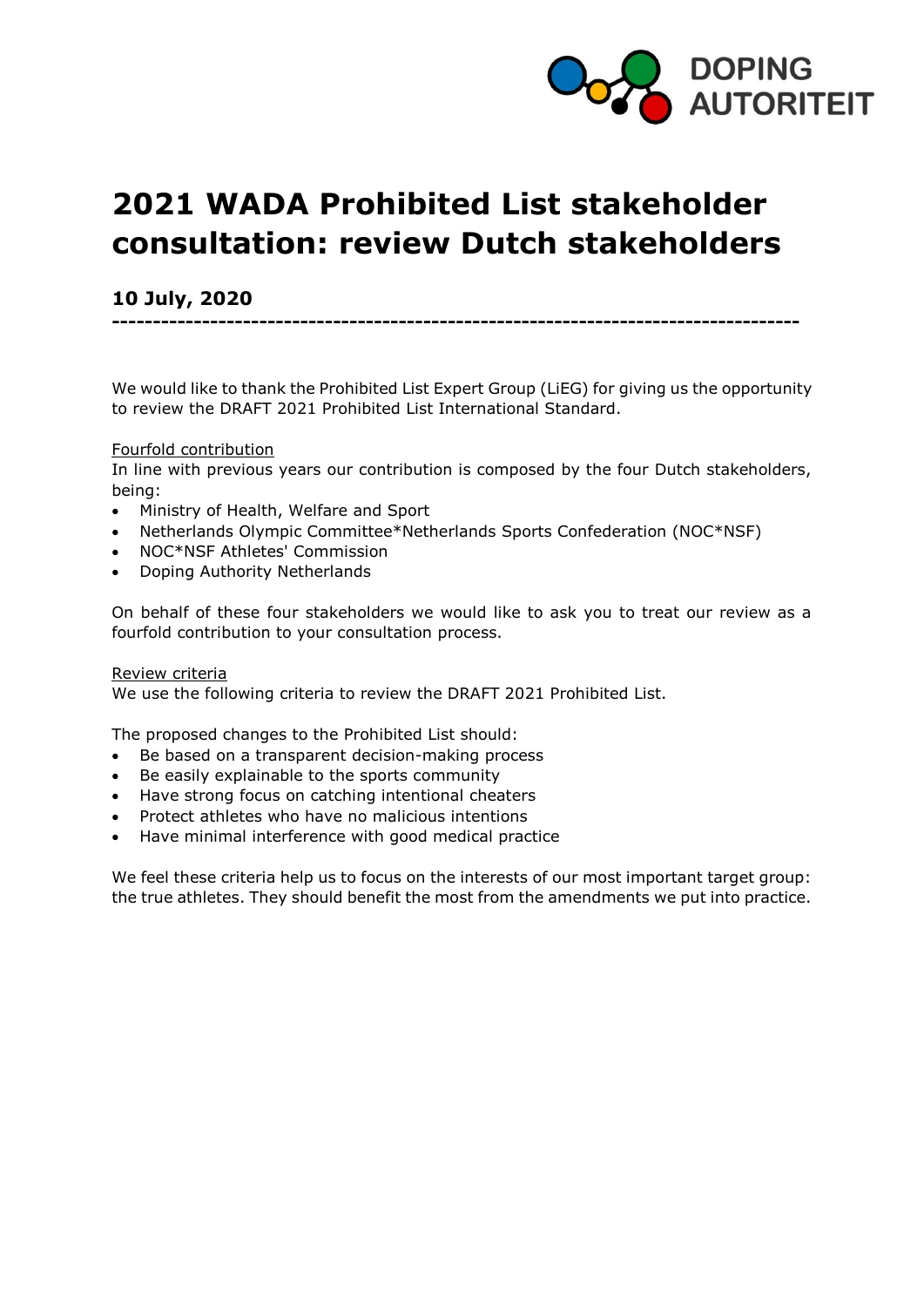# **Comments**

Redesign of the List

 We welcome the redesign of the Prohibited List 2021 to improve navigation and usability.

Specified methods

We support the decision to identify M.2.2 as a *Specified method*.

Substances of abuse

- Only four 'classical' substances are currently listed as *Substances of abuse*. Use of more 'modern', synthetic substances with mimicking effects is not eligible for lighter sanctioning. This could lead to an unbalanced situation in which, for instance, the use of cocaine or MDMA will lead to a three-month ban and the use of a similar substance, like 3MMC, will lead to a two-year ban. The same applies to THC and synthetic cannabinoids with mimicking effects. This is a discrepancy that we feel should be avoided. We feel a much broader approach is more fair to tackle this unbalanced, primarily non-athletic, situation. Therefore, we propose to add the synthetic substances with mimicking effects to the *Substances of abuse* list as well.
- Since "*Substances of abuse are substances that are identified as such because they are frequently abused in society outside of the context of sport*" and *Specified substances* are substances "*which are more likely to have been consumed or used by an Athlete for a purpose other than the enhancement of sport performance*" it feels odd to have cocaine identified as a non-*Specified substance* and, at the same time, listed as *Substance of abuse*. In our ADRV-experience cocaine is very rarely abused with the purpose to enhance sport performance*.* For the sake of consistency, we therefore propose to keep cocaine listed as a *Substance of Abuse*, but to identify it as a *Specified substance* instead of a non-*Specified substance.*
- S1. Anabolic agents
- No comments

S2. Peptide hormones, growth factors, related substances, and mimetics

 We welcome the addition of IOX2 as an example of an hypoxia-inducible factor (HIF) activating agent.

S3. Beta-2 agonists

- We support the decision to permit the use of inhaled vilanterol up to the manufacturer's maximum recommended metered dose of 25 micrograms which is equivalent to a delivered dose of 22 micrograms.
- Although we have understood it is not easy from a laboratory analytical point of view, we recommend to further study the pharmacokinetics of terbutaline in order to find a solution to permit the use of terbutaline up to the manufacturer's maximum recommended metered dose as well. This would further minimize the interference with good medical practice as terbutaline is one of the regular medications in the treatment of asthmatics in our country.
- We welcome the addition of arformoterol and levosalbutamol as examples of prohibited Beta-2 Agonists.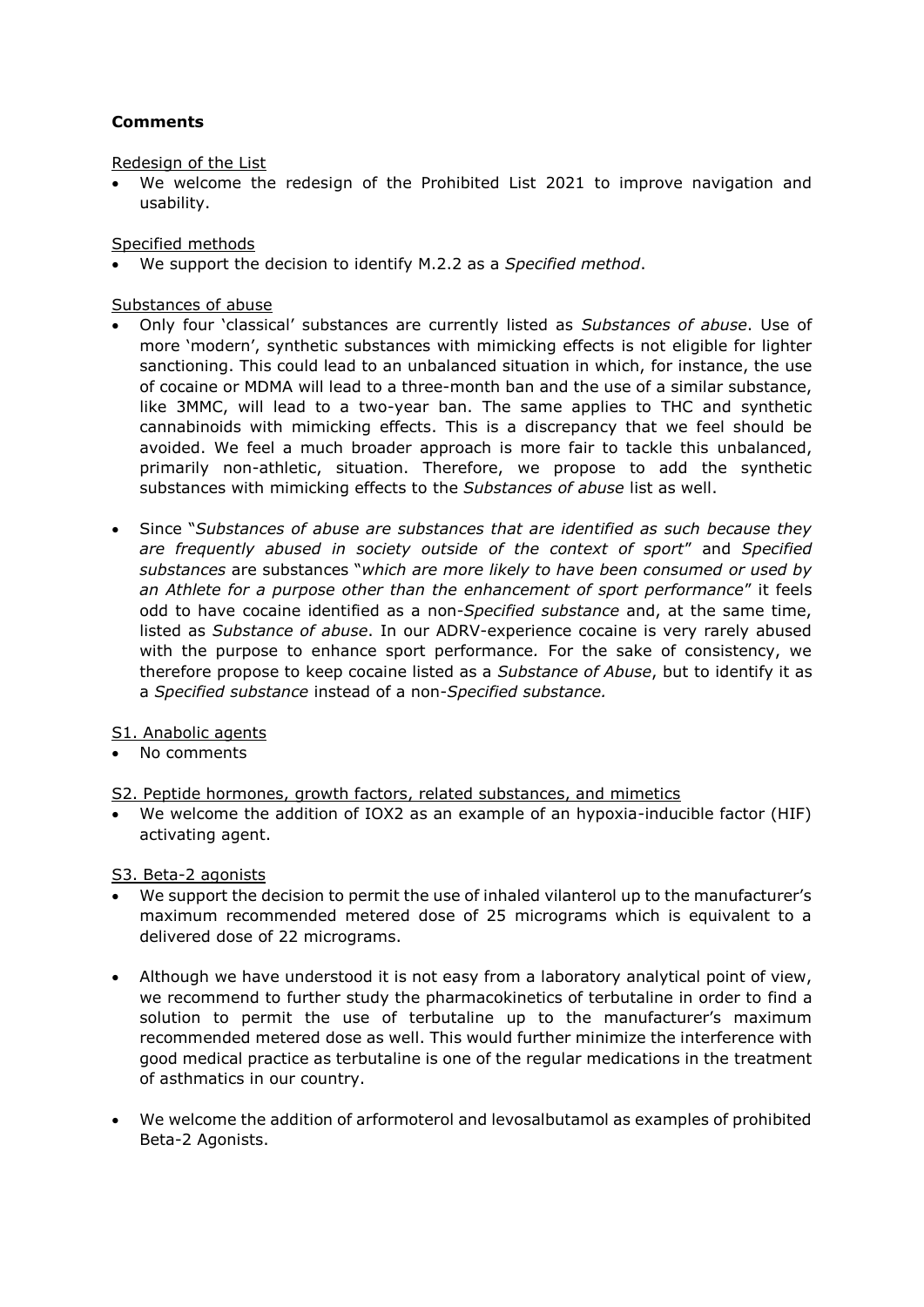- For inhaled salbutamol the maximum is 1600 micrograms over 24 hours in divided doses not to exceed 800 micrograms over 12 hours starting from any dose. However, since a maximum of 800 micrograms over 12 hours will never exceed 1600 micrograms over 24 hours, we reiterate our proposal to make it more simple and state: "*Inhaled salbutamol: maximum 800 micrograms over 12 hours in divided doses starting from any dose*."
- The Prohibited List states: "*The presence in urine of salbutamol in excess of 1000 ng/mL or formoterol in excess of 40 ng/mL is not consistent with therapeutic use of the substance and will be considered as an Adverse Analytical Finding (AAF) unless the Athlete proves, through a controlled pharmacokinetic study, that the abnormal result was the consequence of a therapeutic dose (by inhalation) up to the maximum dose indicated above."*

Over the last years, it became obvious that the practical framework for performing such a controlled pharmacokinetic study is not clear enough. We therefore reiterate our proposal from last years to make this framework more clear and suggest WADA to publish an additional guideline document for performing controlled pharmacokinetic studies.

S4. Hormone and metabolic modulators

- We support the decision to amalgamate sub-classes 4.2 and 4.3 to become Antiestrogenic substances (including Selective estrogen receptor modulators (SERMs)).
- The presumed misuse of thyroxine by Dutch athletes was a major issue in the last couple of years, especially in speed skating.

On 13 December 2016 Dr Audrey Kinahan, Chair of the LiEG, wrote: *"WADA is supporting the preparation of a critical review of thyroid hormones in sport*  and anticipates it will be ready for publication in the very near future."

On 13 February 2019 Dr Audrey Kinahan, Chair of the LiEG, wrote: *"The proposed review paper on thyroid hormone is currently at the journal submission stage."* 

Although the last communication was 18 months ago, we still have not seen a published review paper. Without the provision of new information, we reiterate our stance that thyroxine (1) is currently being misused in elite sport, (2) meets all three Prohibited List criteria, and thus (3) should be added to the Prohibited List. Furthermore, we feel triiodothyronine, Thyroid Stimulating Hormone (TSH) and Thyrotropin-Releasing Hormone (TRH) should be considered for prohibition as well.

 We reiterate our proposal to allow the use of clomifene for women. We believe there are no potential performance or AAS post-cycle benefits for women to use it. At the same time, we receive multiple questions from women who suffer from fertility challenges. They need a TUE to start their clomifene therapy. Moreover, once the athlete starts the therapy, the substance can still be detected up to a year later, leading to numerous potential moments on which the athlete can be confronted with the fertility challenges again during and after doping controls. In our view the balance of available evidence clearly favours permitting clomifene for female athletes.

#### S5. Diuretics and masking Agents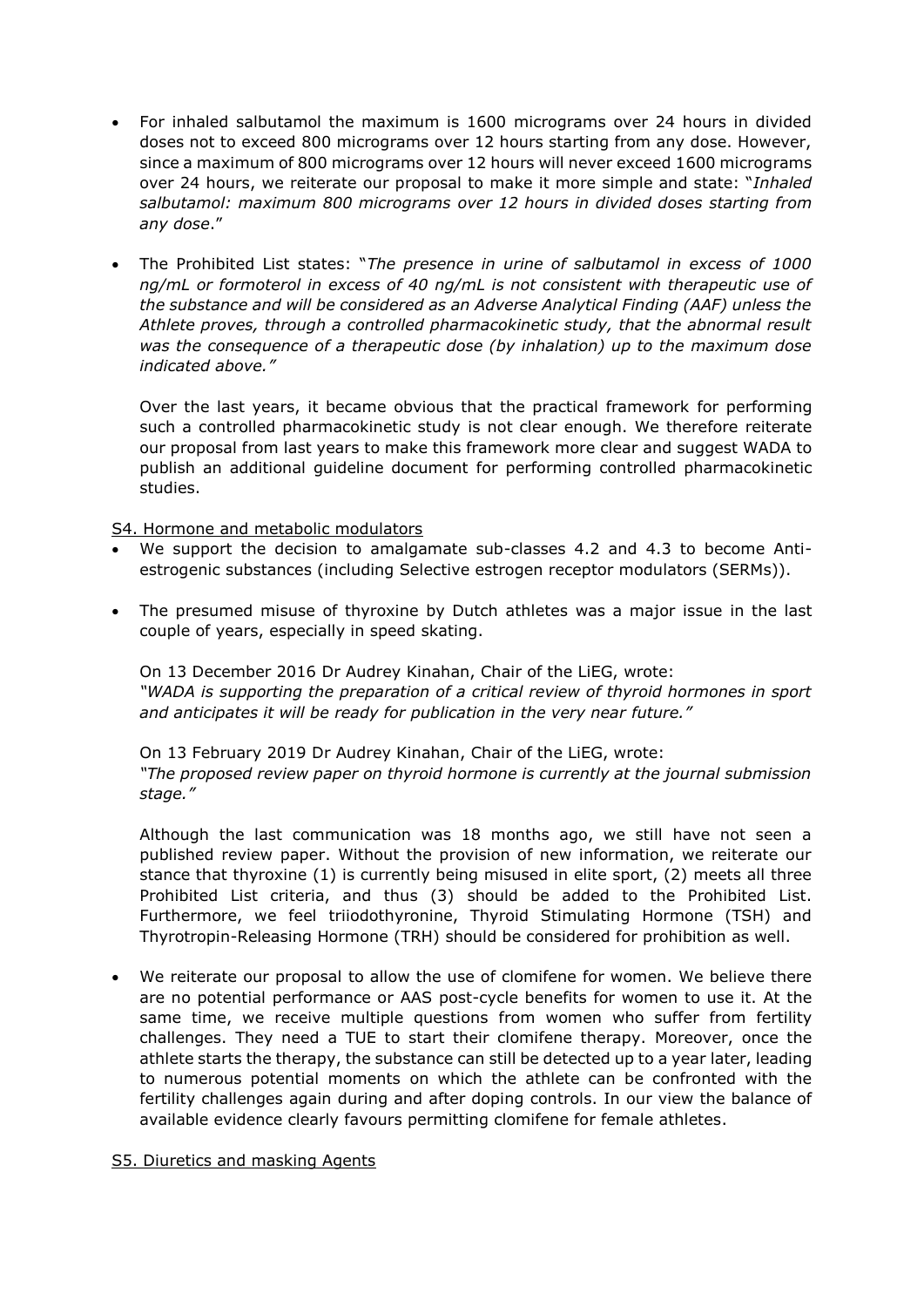The Prohibited List states: *"The detection in an Athlete's Sample at all times or In-Competition, as applicable, of any quantity of the following substances subject to threshold limits: formoterol, salbutamol, cathine, ephedrine, methylephedrine and pseudoephedrine, in conjunction with a diuretic or masking agent, will be considered as an Adverse Analytical Finding (AAF) unless the Athlete has an approved Therapeutic Use Exemption (TUE) for that substance in addition to the one granted for the diuretic or masking agent."*

Although we understand the rationale of this policy, we feel it could lay a disproportionate burden on the athlete, especially when (1) a diuretic is administered in course of medical emergency and (2) the Athlete's Sample is collected *Out-of-Competition*. We also question the need for this policy, considering the current analytical abilities of the WADA accredited laboratories. Therefore, we reiterate our request from last years to stop this 'double TUE' policy.

#### M1. Manipulation of blood and blood components

- We believe athletes, like any other person, should have the right to donate blood plasma. But since blood plasma donation involves the reinfusion of red blood cells, it is considered a prohibited method according to the current rules. This means that all athletes who perform their sport under the WADC - approximately 4.5 million people in the Netherlands – are not able to perform this noble and potentially lifesaving act. This is especially true today, as we have a COVID-19 pandemic and international plasma alliances are requesting more plasma donations to be able to develop new medication. Also, no TUE can be granted since plasma donation does not meet at least one TUE criterion: athletes will not experience significant health problems if they abstain from this method. It is simply an altruistic gesture. Furthermore, donating blood plasma cannot be considered to be performance enhancing and cannot be expected to influence the accuracy of the Athlete Biological Passport. Therefore, we feel this prohibition does not meet the criterion of proportionality and we reiterate our proposal to make an exemption to the current rules and explicitly allow blood plasma donation in medical settings for all athletes.
- It seems odd to mention prohibited substances in the prohibited methods section. Therefore, we reiterate our proposal to relocate M1.2. to S2.1.6.:
	- *1.6 Agents artificially enhancing the uptake, transport or delivery of oxygen. Including but not limited to: Perfluorochemicals, efaproxiral (RSR13) and modified haemoglobin products, e.g haemoglobin-based blood substitutes and microencapsulated haemoglobin products, excluding supplemental oxygen by inhalation.*

## M2. Chemical and physical manipulation

 We support the decision to change M2.2 from a non-*Specified Method* to a *Specified Method*

## M3. Gene and cell doping

• No comments

#### S6. Stimulants

 We welcome the addition of brimonidine, clonazoline, fenoxazoline, indanazoline, naphazoline and oxymetazoline as examples of imidazole derivatives.

#### S7. Narcotics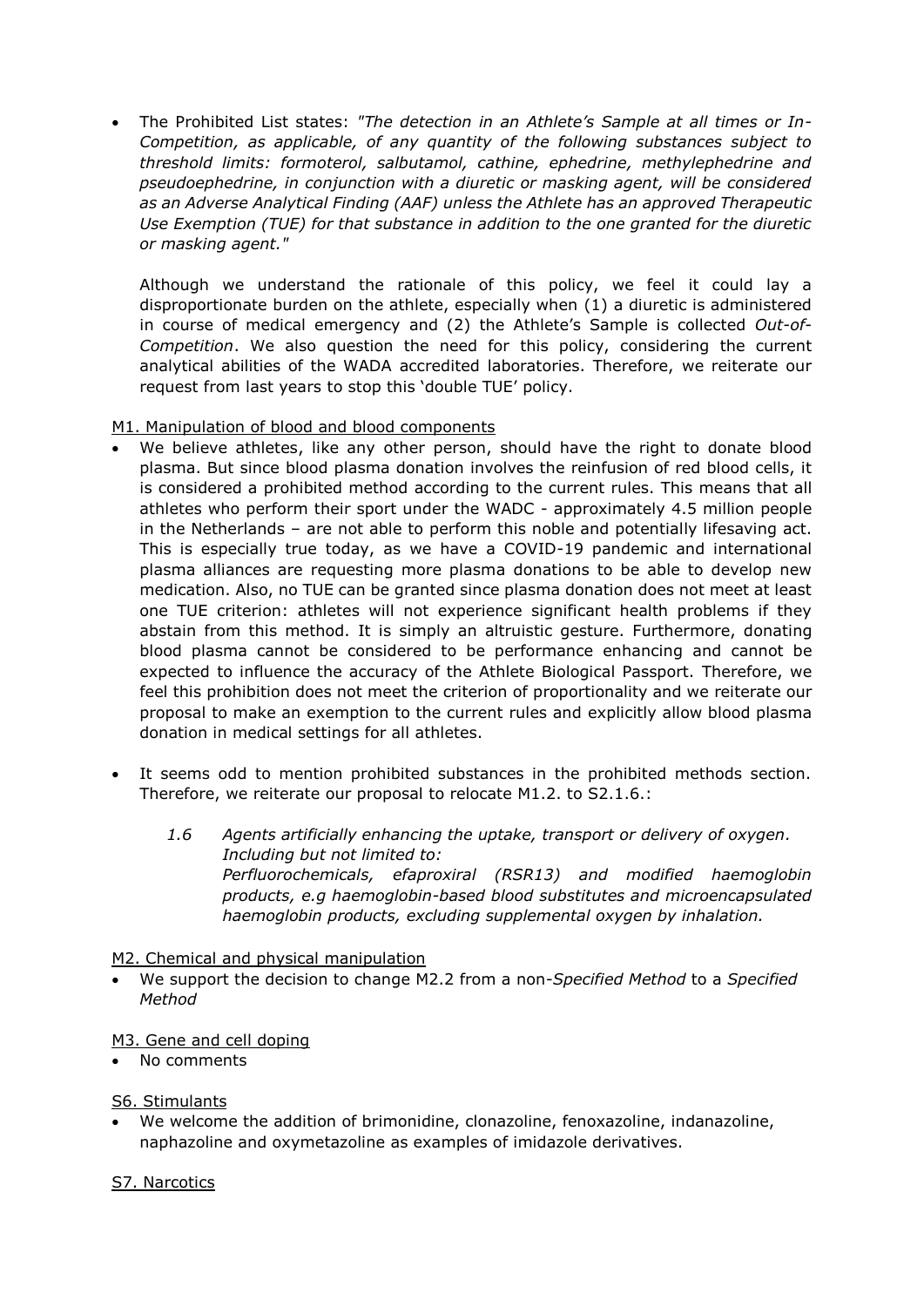The abuse of narcotics is limited and if these substances are abused, it constitutes medical malpractice more than doping use. Furthermore, in order to get a TUE, Registered Testing Pool athletes need to declare exactly which narcotics in what dosage will be given to them prior to the surgery. This often causes practical challenges for the athlete, the doctor, as well as the TUE Committee. We therefore reiterate our proposal to adopt a more practical policy for the use of narcotics and allow their use in the course of hospital treatment, surgical procedures and clinical diagnostic investigations. This policy would be in line with the policy on intravenous infusions in section M2.2.

## S8. Cannabinoids

 Substances such as cannabinoids, that most likely have a negative impact on athletic performance - and only theoretically might be able to have a very marginal potency to increase performance - should not be part of the anti-doping program. We cannot help but feel that the listing of cannabinoids is predominantly a political statement, rather than a logical outcome of weighing the Code criteria. The review published in 2011 by Marilyn Huestis, Irene Mazzoni, and Olivier Rabin is outdated and we feel it is a topic that should be re-addressed by numerous experts. We offer our help in such an endeavor. Based on our current knowledge we find that the inclusion of cannabinoids does not add value to the Prohibited List. In fact, it harms the credibility of all our antidoping efforts.

## S9. Glucocorticoids

- We would like to thank the LiEG for providing detailed reasoning for their decision to prohibit all injectable routes of administration for glucocorticoids during the *In-Competition* period. We also would like to thank the LiEG for providing washout periods following administration of glucocorticoids to be used to decide whether a *Therapeutic Use Exemption* (TUE) may be required.
- From a legal perspective, we can understand the decision to prohibit all injectable routes of administration for glucocorticoids during the *In-Competition* period. As is written in the *Summary of major modifications and explanatory notes* there is "*sufficient data available to show that the same systemic concentrations as existing prohibited routes can be achieved after administration by local injection at licensed therapeutic doses*". It was impossible to set a clear reporting level to differentiate administration by local injection from existing prohibited routes of administration under the current rules. Hence, we support the LiEG's search for a better solution.

However, based on our review criteria, we do have some concerns regarding the proposed new rules:

- o The *List* should have minimal interference with good medical practice and protect athletes with no malicious intentions. Prohibiting all injectable routes of administration means more common medical interventions are now deemed unappropriated. We know athletes can always apply for a TUE, but these applications increase the administrative burden for athletes, physicians and the TUE committees. It can even draw athletes with no malicious intentions into disciplinary cases when the TUE application is not granted as the paperwork was deemed insufficient or alternative permitted treatment appeared to be available in retrospect. It can also cause athletes to unnecessarily undergo surgery, as alternative permitted treatment, to treat common medical conditions like bursitis or neuralgia.
- o The *List* should have strong focus on catching intentional cheaters while protecting athletes with no malicious intentions. Glucocorticoids are catabolic